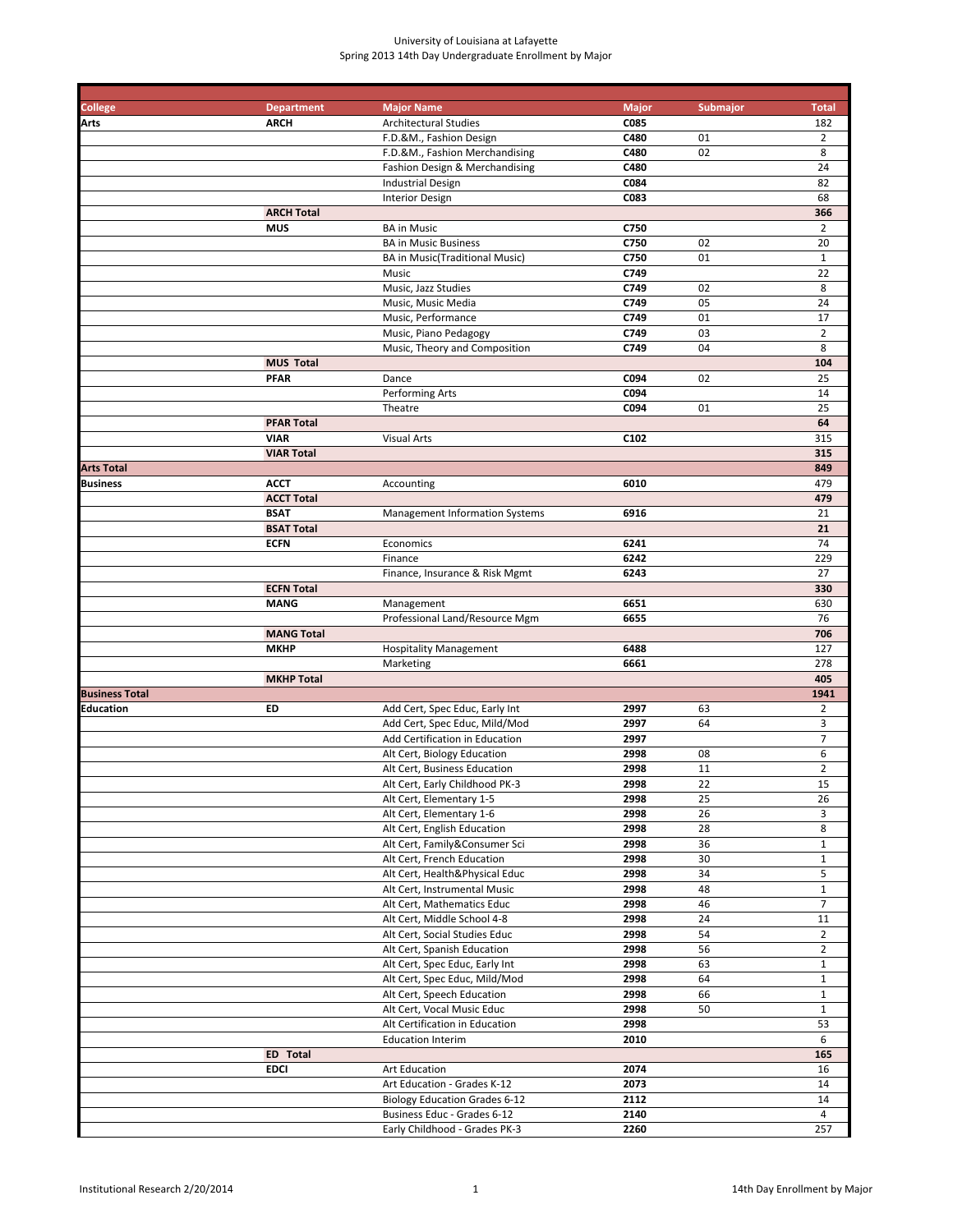|                              |                   | Earth Sci Educ - Grades 6-12                              | 2314         |    | $\overline{2}$ |
|------------------------------|-------------------|-----------------------------------------------------------|--------------|----|----------------|
|                              |                   | Elementary Educ - Grades 1-5                              | 2311         |    | 329            |
|                              |                   |                                                           |              |    |                |
|                              |                   | English Education- Grades 6-12                            | 2301         |    | 51             |
|                              |                   | Family&Consumer Sci Ed Gr 6-12                            | 2315         |    | $\mathbf{1}$   |
|                              |                   | General Science Educ - Gr 6-12                            | 2316         |    | $\mathbf{1}$   |
|                              |                   | Instrumental Music Ed- Gr K-12                            | 2744         |    | 20             |
|                              |                   | Mathematics Educ - Grades 6-12                            | 2670         |    | 26             |
|                              |                   | Middle School - Grades 4-8                                | 2265         |    | 48             |
|                              |                   | Music Educ, Instrumental                                  | 2373         | 48 | 12             |
|                              |                   | Music Educ, Vocal                                         | 2373         | 50 | 5              |
|                              |                   | Physics Education- Grades 6-12                            | 2830         |    | $\mathbf{1}$   |
|                              |                   |                                                           | 2377         | 08 |                |
|                              |                   | <b>SCED, Biology Education</b>                            |              |    | 18             |
|                              |                   | SCED, Business Education                                  | 2377         | 11 | 9              |
|                              |                   | SCED, Chemistry Education                                 | 2377         | 14 | $\overline{4}$ |
|                              |                   | SCED, Earth Science Education                             | 2377         | 20 | 3              |
|                              |                   | SCED, English Education                                   | 2377         | 28 | 60             |
|                              |                   | SCED, General Science Educ                                | 2377         | 32 | $\overline{4}$ |
|                              |                   | <b>SCED, Mathematics Education</b>                        | 2377         | 46 | 27             |
|                              |                   | SCED, Physics Education                                   | 2377         | 52 | 3              |
|                              |                   | SCED, Social Studies Education                            | 2377         | 54 | 43             |
|                              |                   |                                                           |              |    |                |
|                              |                   | SCED, Speech Education                                    | 2377         | 66 | 5              |
|                              |                   | Social Studies Educ - Gr 6-12                             | 2920         |    | 45             |
|                              |                   | Special Education MM - Gr 1-12                            | 2376         |    | 8              |
|                              |                   | Vocal Music Educ - Grades K-12                            | 2746         |    | 5              |
|                              | <b>EDCI Total</b> |                                                           |              |    | 1035           |
|                              | <b>KNES</b>       | <b>Athletic Training</b>                                  | 2473         |    | 123            |
|                              |                   | Kinesiology - Grades K-12                                 | 2474         |    | 100            |
|                              |                   | Kinesiology, Exercise Science                             | 2474         | 05 | 546            |
|                              |                   |                                                           |              |    |                |
|                              |                   | Kinesiology, Hlth Promotion                               | 2474         | 10 | $\overline{2}$ |
|                              |                   | Kinesiology, Sports Management                            | 2474         | 20 | 134            |
|                              |                   | <b>Online Hlth Promotion &amp; Wellns</b>                 | 2474         | 30 | 93             |
|                              | <b>KNES Total</b> |                                                           |              |    | 998            |
| <b>Education Total</b>       |                   |                                                           |              |    | 2198           |
| Engineering                  | <b>CHEE</b>       | <b>Chemical Engineering</b>                               | 4170         |    | 190            |
|                              | <b>CHEE Total</b> |                                                           |              |    | 190            |
|                              |                   |                                                           |              |    |                |
|                              |                   |                                                           |              |    |                |
|                              | <b>CIVE</b>       | Civil Engineering                                         | 4180         |    | 161            |
|                              | <b>CIVE Total</b> |                                                           |              |    | 161            |
|                              | <b>EECE</b>       | Elec Engr, Computer Engr                                  | 4281         |    | 65             |
|                              |                   | Elec Engr, Telecomm Engr                                  | 4283         |    | 3              |
|                              |                   | <b>Electrical Engineering</b>                             | 4280         |    | 164            |
|                              | <b>EECE Total</b> |                                                           |              |    | 232            |
|                              | <b>ITEC</b>       | Industrial Technology                                     | 4552         |    | 394            |
|                              | <b>ITEC Total</b> |                                                           |              |    | 394            |
|                              | <b>MCHE</b>       |                                                           | 4681         |    | $\mathbf{1}$   |
|                              |                   | Mech Engineering, CAD/CAM                                 |              |    |                |
|                              |                   | <b>Mechanical Engineering</b>                             | 4680         |    | 478            |
|                              | <b>MCHE Total</b> |                                                           |              |    | 479            |
|                              | PETE              | Petroleum Engineering                                     | 4790         |    | 346            |
|                              | <b>PETE Total</b> |                                                           |              |    | 346            |
| <b>Engineering Total</b>     |                   |                                                           |              |    | 1802           |
| General Studies              | GS                | Gen Studies, Applied Sciences                             | G005         |    | 145            |
|                              |                   | Gen Studies, Arts and Human                               | G001         |    | 246            |
|                              |                   | Gen Studies, Behavioral Sci                               | G003         |    | 236            |
|                              |                   |                                                           |              |    | 16             |
|                              |                   | Gen Studies, Natural Sciences<br>General Studies, Interim | G002<br>G000 |    | 19             |
|                              |                   |                                                           |              |    |                |
|                              | <b>GS</b> Total   |                                                           |              |    | 662            |
| <b>General Studies Total</b> |                   |                                                           |              |    | 662            |
| Liberal Arts                 | CJUS              | Criminal Justice                                          | H929         |    | 319            |
|                              | <b>CJUS Total</b> |                                                           |              |    | 319            |
|                              | <b>CMCN</b>       | Mass Comm-Advertising Sequence                            | H962         | 01 | 56             |
|                              |                   | Mass Comm-Broadcasting Seq                                | H962         | 02 | 118            |
|                              |                   | Mass Comm-Journalism Sequence                             | H962         | 03 | 52             |
|                              |                   | <b>Mass Communication</b>                                 | H962         |    | 3              |
|                              |                   | Organizational Communication                              | H961         |    | 30             |
|                              |                   |                                                           |              |    |                |
|                              |                   | <b>Public Relations</b>                                   | H965         |    | 201            |
|                              | <b>CMCN Total</b> |                                                           |              |    | 460            |
|                              | <b>CODI</b>       | Speech Pathology and Audiology                            | H963         |    | 225            |
|                              | <b>CODI Total</b> |                                                           |              |    | 225            |
|                              | <b>ENGL</b>       | English                                                   | H301         |    | 153            |
|                              | <b>ENGL Total</b> |                                                           |              |    | 153            |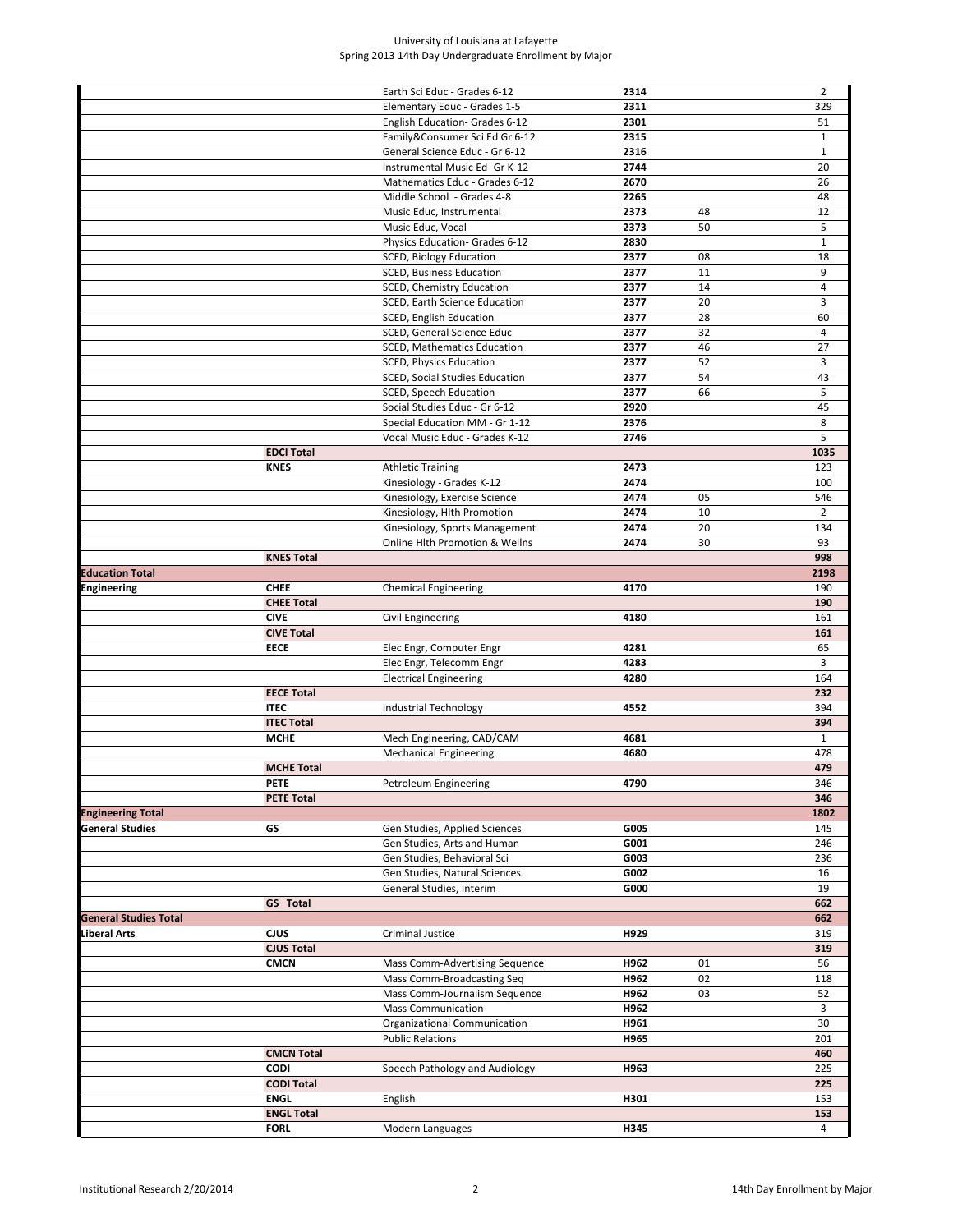|                           |                                  | Modern Languages, Francophone        | H345        | 02 | 17             |
|---------------------------|----------------------------------|--------------------------------------|-------------|----|----------------|
|                           |                                  |                                      |             |    |                |
|                           |                                  | Modern Languages, French             | H345        | 01 | $\overline{2}$ |
|                           |                                  | Modern Languages, French ED          | H345        | 11 | 3              |
|                           |                                  | Modern Languages, German             | H345        | 04 | $\mathbf{1}$   |
|                           |                                  | Modern Languages, Spanish            | H345        | 03 | 19             |
|                           |                                  | Modern Languages, Spanish ED         | H345        | 13 | $\overline{4}$ |
|                           | <b>FORL Total</b>                |                                      |             |    | 50             |
|                           |                                  |                                      |             |    |                |
|                           | <b>HIGE</b>                      | History                              | H501        |    | 129            |
|                           | <b>HIGE Total</b>                |                                      |             |    | 129            |
|                           | LA                               | Moving Image Arts                    | H541        |    | 98             |
|                           |                                  | <b>Undeclared Liberal Arts</b>       | H009        |    | 40             |
|                           | LA Total                         |                                      |             |    | 138            |
|                           | <b>PHIL</b>                      | Philosophy                           | H810        |    | $\overline{2}$ |
|                           |                                  |                                      |             |    |                |
|                           | <b>PHIL Total</b>                |                                      |             |    | $\mathbf{2}$   |
|                           | <b>POLS</b>                      | <b>International Relations</b>       | H921        | 02 | 23             |
|                           |                                  | <b>Political Science</b>             | H921        |    | 75             |
|                           |                                  | Political Science - Pre-Law          | H921        | 01 | 121            |
|                           | <b>POLS Total</b>                |                                      |             |    | 219            |
|                           | <b>PSYC</b>                      | Psychology                           | H870        |    | 514            |
|                           |                                  |                                      |             |    |                |
|                           | <b>PSYC Total</b>                |                                      |             |    | 514            |
|                           | SOCI                             | Anthropology                         | H924        |    | 43             |
|                           |                                  | Child and Family Studies             | H481        |    | 191            |
|                           |                                  | Sociology                            | H925        |    | 118            |
|                           | <b>SOCI Total</b>                |                                      |             |    | 352            |
| <b>Liberal Arts Total</b> |                                  |                                      |             |    | 2561           |
| <b>Nursing</b>            | <b>ALHP</b>                      |                                      | 5486        |    |                |
|                           |                                  | Dietetics                            |             |    | 111            |
|                           |                                  | Health Services Administration       | 5487        |    | 26             |
|                           |                                  | Pre-Dental Hygiene                   | 5773        |    | 59             |
|                           | <b>ALHP Total</b>                |                                      |             |    | 196            |
|                           | <b>BSN</b>                       | Mobility in Nursing Education        | 5770        | 01 | 10             |
|                           |                                  | Nursing                              | 5770        |    | 968            |
|                           |                                  | Online Nursing RN to BSN             | 5770        | 03 | 147            |
|                           |                                  |                                      |             |    |                |
|                           | <b>BSN Total</b>                 |                                      |             |    | 1125           |
|                           | <b>HIM</b>                       | <b>Health Information Management</b> | 5728        |    | 126            |
|                           | <b>HIM Total</b>                 |                                      |             |    | 126            |
|                           |                                  |                                      |             |    |                |
|                           |                                  |                                      |             |    | 1447           |
| <b>Nursing Total</b>      |                                  |                                      |             |    |                |
| Sciences                  | <b>BIOL</b>                      | Bio Resources / Diversity            | <b>S117</b> | 10 | 11             |
|                           |                                  | Biology                              | <b>S117</b> |    | 590            |
|                           |                                  | Micro Biology                        | <b>S117</b> | 20 | 11             |
|                           |                                  | Microbiology                         | S721        |    | 6              |
|                           |                                  | Pre Vet Two Year Transfer            | S064        |    | 12             |
|                           |                                  | Pre-Med Tech, Transfer Program       | <b>S727</b> |    | 10             |
|                           |                                  |                                      | <b>S118</b> |    | 8              |
|                           |                                  | Resource Biology/Biodiversity        |             |    |                |
|                           | <b>BIOL Total</b>                |                                      |             |    | 648            |
|                           | <b>CHEM</b>                      | Chemistry                            | S161        |    | 55             |
|                           |                                  | Pre-Pharmacy Two Year Transfer       | S162        |    | 97             |
|                           | <b>CHEM Total</b>                |                                      |             |    | 152            |
|                           | <b>CMIX</b>                      | <b>Business Informatics</b>          | <b>S300</b> | 01 | 58             |
|                           |                                  | Digital Media Technology             | <b>S300</b> | 03 | 16             |
|                           |                                  | <b>Health Informatics</b>            |             |    | $\overline{7}$ |
|                           |                                  |                                      | <b>S300</b> | 02 |                |
|                           |                                  | Individualized Informatics           | <b>S300</b> | 06 | $\overline{2}$ |
|                           |                                  | <b>Systems Administration</b>        | <b>S300</b> | 04 | 27             |
|                           |                                  | Web Design                           | <b>S300</b> | 05 | 4              |
|                           | <b>CMIX Total</b>                |                                      |             |    | 114            |
|                           | <b>CMPS</b>                      | Computer Science                     | S191        |    | 74             |
|                           |                                  |                                      | S191        | 01 | 8              |
|                           |                                  | CSci, Cognitive Science              |             |    |                |
|                           |                                  | CSci, Computer Engineering           | S191        | 02 | 13             |
|                           |                                  | CSci, Information Technology         | S191        | 03 | 18             |
|                           |                                  | CSci, Pre-Major                      | <b>S191</b> | 99 | 104            |
|                           |                                  | CSci, Scientific Computing           | S191        | 04 | 12             |
|                           |                                  | CSci, Video Game Design & Dev        | S191        | 05 | 48             |
|                           | <b>CMPS Total</b>                |                                      |             |    | 277            |
|                           |                                  |                                      |             |    |                |
|                           | <b>GEOL</b>                      | Geology                              | S410        |    | 80             |
|                           | <b>GEOL Total</b>                |                                      |             |    | 80             |
|                           | <b>GEOS</b>                      | Digital Geography                    | <b>S200</b> | 03 | 3              |
|                           |                                  | <b>Environmental Quality</b>         | <b>S200</b> | 02 | 25             |
|                           |                                  | <b>Environmental Science</b>         | <b>S200</b> |    | $\mathbf{1}$   |
|                           |                                  | Soil and Water Conservation          | <b>S200</b> | 01 | 8              |
|                           |                                  |                                      |             |    |                |
|                           | <b>GEOS Total</b><br><b>MATH</b> | Mathematics                          | S671        |    | 37<br>37       |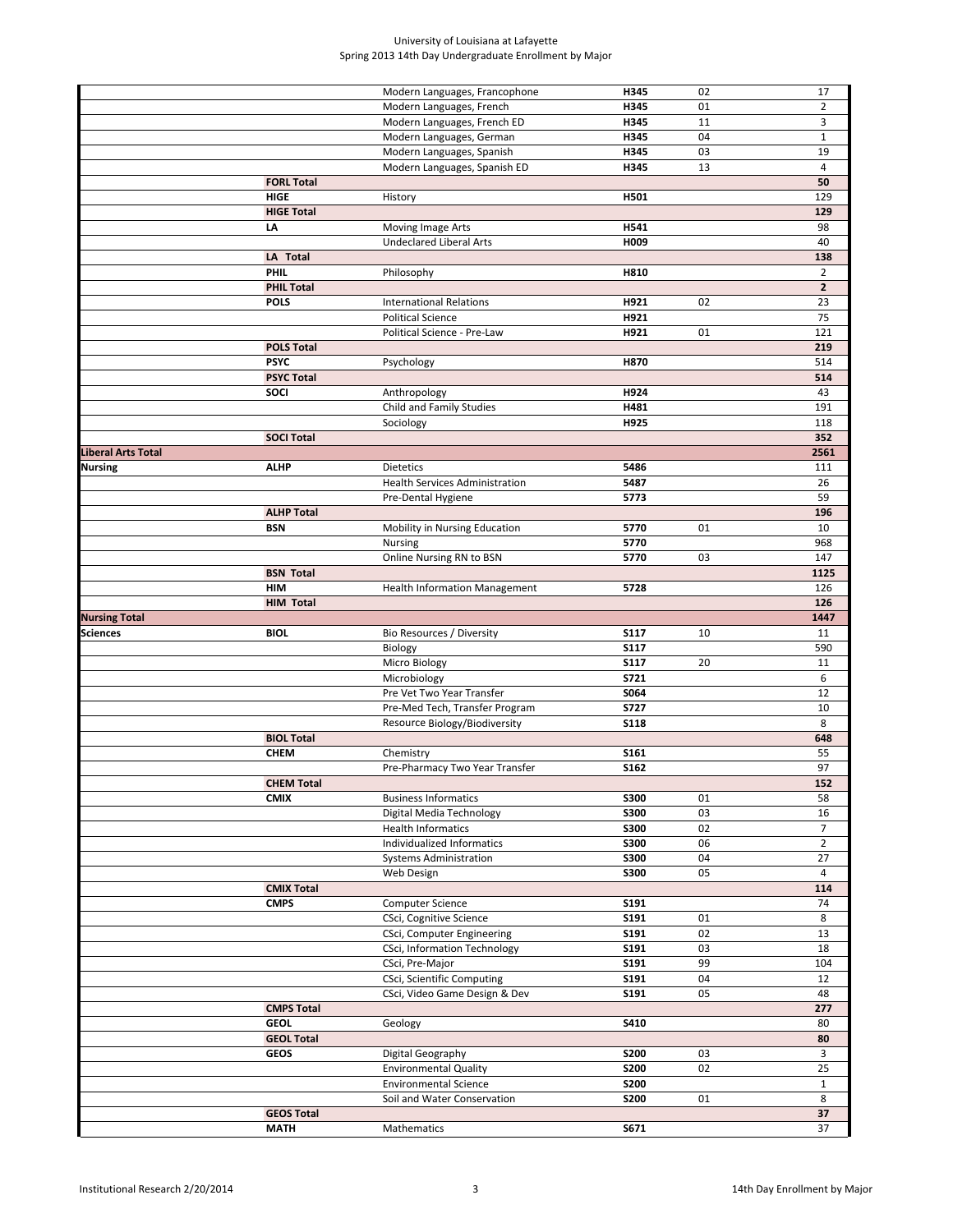|                                 | <b>MATH Total</b> |                                |             |    | 37             |
|---------------------------------|-------------------|--------------------------------|-------------|----|----------------|
|                                 | <b>PHYS</b>       | Physics                        | <b>S830</b> |    | 21             |
|                                 | <b>PHYS Total</b> |                                |             |    | 21             |
|                                 | <b>RRES</b>       | Agribusiness, Concentration    | <b>S128</b> | 01 | 4              |
|                                 |                   | Animal Science, Concentration  | <b>S128</b> | 02 | 36             |
|                                 |                   | Environmental & Sustainable Re | S034        |    | 24             |
|                                 |                   | Landscape& Horticulture Mgmt   | <b>S128</b> | 04 | 3              |
|                                 |                   | Nat. Resources&Envir Quality   | S034        | 01 | 6              |
|                                 |                   | Plant Science, Concentration   | <b>S128</b> | 03 | 3              |
|                                 |                   | Pre Vet Two Year Transfer      | S063        |    | 5              |
|                                 |                   | Sustainable Agriculture        | <b>S128</b> |    | $\mathbf{1}$   |
|                                 | <b>RRES Total</b> |                                |             |    | 82             |
|                                 | <b>SI</b>         | <b>Undeclared Science</b>      | S009        |    | 26             |
|                                 | SI Total          |                                |             |    | 26             |
| <b>Sciences Total</b>           |                   |                                |             |    | 1474           |
| <b>University College</b>       | UC                | Doors Program                  | 7008        |    | 242            |
|                                 |                   | High School - Dual Enrollment  | 7012        |    | 380            |
|                                 |                   | Non-ULL Cross Enrollment       | 7100        |    | $\overline{7}$ |
|                                 |                   | Post Baccalaureate             | 7001        |    | 155            |
|                                 |                   | Special Non Degree Undergrad   | 7000        |    | 5              |
|                                 |                   | <b>Visiting Student</b>        | 7004        |    | $\mathbf{1}$   |
|                                 | <b>UC</b> Total   |                                |             |    | 790            |
| <b>University College Total</b> |                   |                                |             |    | 790            |
| <b>Grand Total</b>              |                   |                                |             |    | 13724          |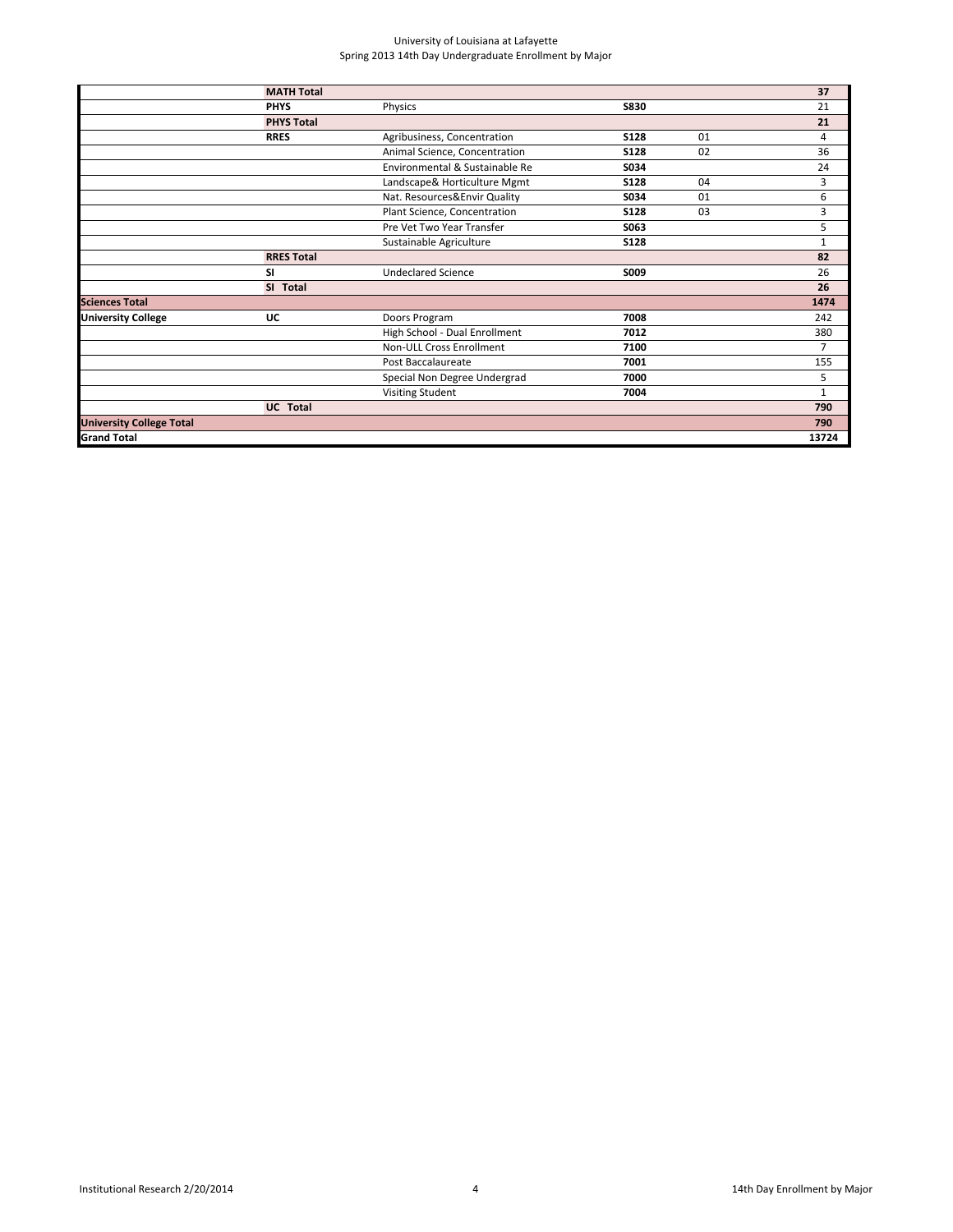| <b>College</b>               | <b>Department</b> | <b>Major Name</b>                     | <b>Major</b><br><b>Submajor</b> | <b>Total</b>   |
|------------------------------|-------------------|---------------------------------------|---------------------------------|----------------|
| Arts                         | <b>ARCH</b>       | Architecture                          | 8085                            | 38             |
|                              | <b>ARCH Total</b> |                                       |                                 | 38             |
|                              | <b>MUS</b>        | Music                                 | 8746                            | 20             |
|                              | <b>MUS Total</b>  |                                       |                                 | 20             |
| <b>Arts Total</b>            |                   |                                       |                                 | 58             |
| <b>Business</b>              | <b>MBA</b>        | <b>Exec Masters of Business Admin</b> | 812E                            | 9              |
|                              |                   | Health Care Admin - Certificate       | 8122                            | $\overline{2}$ |
|                              |                   | <b>Health Care Administration</b>     | 8121                            | 38             |
|                              |                   | Masters of Business Admin             | 8120                            | 186            |
|                              | <b>MBA Total</b>  |                                       |                                 | 235            |
| <b>Business Total</b>        |                   |                                       |                                 | 235            |
| <b>Education</b>             | <b>COUE</b>       | <b>Counselor Education</b>            | 8010                            | 66             |
|                              | <b>COUE Total</b> |                                       |                                 | 66             |
|                              | <b>EDCI</b>       | Curriculum and Instruction            | 8377                            | 18             |
|                              |                   | ELEM ED & SPEC ED M/MOD GR 1-5        | 8370                            | 14             |
|                              |                   | <b>Gifted Education</b>               | 8378                            | 18             |
|                              |                   | SCND ED & SPEC ED M/MOD GR6-12        | 8379                            | 12             |
|                              | <b>EDCI Total</b> |                                       |                                 | 62             |
|                              | <b>EDFL</b>       | <b>Educational Leadership</b>         | 8387                            | 48             |
|                              |                   | Educational Leadership Ed.D.          | 8389                            | 94             |
|                              | <b>EDFL Total</b> |                                       |                                 | 142            |
| <b>Education Total</b>       |                   |                                       |                                 | 270            |
| Engineering                  | <b>CHEE</b>       | <b>Chemical Engineering MSE</b>       | 8173                            | 8              |
|                              |                   | Engineering, Chemical Option          | 8172                            | $\overline{2}$ |
|                              | <b>CHEE Total</b> |                                       |                                 | 10             |
|                              | <b>CIVE</b>       | Civil Engineering MSE                 | 8183                            | 19             |
|                              |                   | Engineering, Civil Option             | 8182                            | 3              |
|                              | <b>CIVE Total</b> |                                       |                                 | 22             |
|                              | <b>EECE</b>       | <b>Computer Engineering</b>           | 8283                            | 5              |
|                              |                   |                                       | 8289                            | 29             |
|                              |                   | <b>Electrical MSE</b>                 | 8285                            | 15             |
|                              |                   | Telecommunications                    | 8284                            | 4              |
|                              | <b>EECE Total</b> |                                       |                                 | 53             |
|                              | <b>ENGR</b>       | Ph.D. Systems Engineering CHEM        | 8174                            | 5              |
|                              |                   | Ph.D. Systems Engineering CIVE        | 8184                            | 6              |
|                              |                   | Ph.D. Systems Engineering ELEE        | 8286                            | $\overline{3}$ |
|                              |                   | Ph.D. Systems Engineering MCHE        | 8684                            | 6              |
|                              |                   | Ph.D. Systems Engineering PETE        | 8794                            | 3              |
|                              | <b>ENGR Total</b> |                                       |                                 | 23             |
|                              | <b>MCHE</b>       | Engineering, Mechanical Opt           | 8682                            | $\mathbf 1$    |
|                              |                   | <b>Mechanical Engineering MSE</b>     | 8683                            | 18             |
|                              | <b>MCHE Total</b> |                                       |                                 | 19             |
|                              | <b>PETE</b>       | Engineering, Petroleum Opt            | 8792                            | $\mathbf{1}$   |
|                              |                   | Petroleum Engineering MSE             | 8793                            | 47             |
|                              | <b>PETE Total</b> |                                       |                                 | 48             |
| <b>Engineering Total</b>     |                   |                                       |                                 | 175            |
| <b>Graduate School</b>       | GR                | Entree Program                        | 8001                            | 31             |
|                              |                   | Masters Plus 30                       | 8008                            | $\overline{4}$ |
|                              | <b>GR</b> Total   |                                       |                                 | 35             |
| <b>Graduate School Total</b> |                   |                                       |                                 | 35             |
| Liberal Arts                 | <b>CMCN</b>       | Communication                         | 8961                            | 47             |
|                              | <b>CMCN Total</b> |                                       |                                 | 47             |
|                              | <b>CODI</b>       | Appl Language & Speech Science        | 8969                            | 27             |
|                              |                   | Speech Pathology/Audiology            | 8963                            | 57             |
|                              | <b>CODI Total</b> |                                       |                                 | 84             |
|                              | <b>ENGL</b>       | English                               | 8301                            | 25             |
|                              |                   |                                       | 8306                            | 84             |
|                              | <b>ENGL Total</b> |                                       |                                 | 109            |
|                              | <b>FORL</b>       | Francophone Studies                   | 8349                            | 14             |
|                              |                   | French                                | 8341                            | $11\,$         |
|                              | <b>FORL Total</b> |                                       |                                 | 25             |
|                              | HIGE              | History                               | 8501                            | 31             |
|                              | <b>HIGE Total</b> |                                       |                                 | 31             |
|                              | <b>PSYC</b>       | Psychology                            | 8872                            | 34             |
|                              | <b>PSYC Total</b> |                                       |                                 | 34             |
| <b>Liberal Arts Total</b>    |                   |                                       |                                 | 330            |